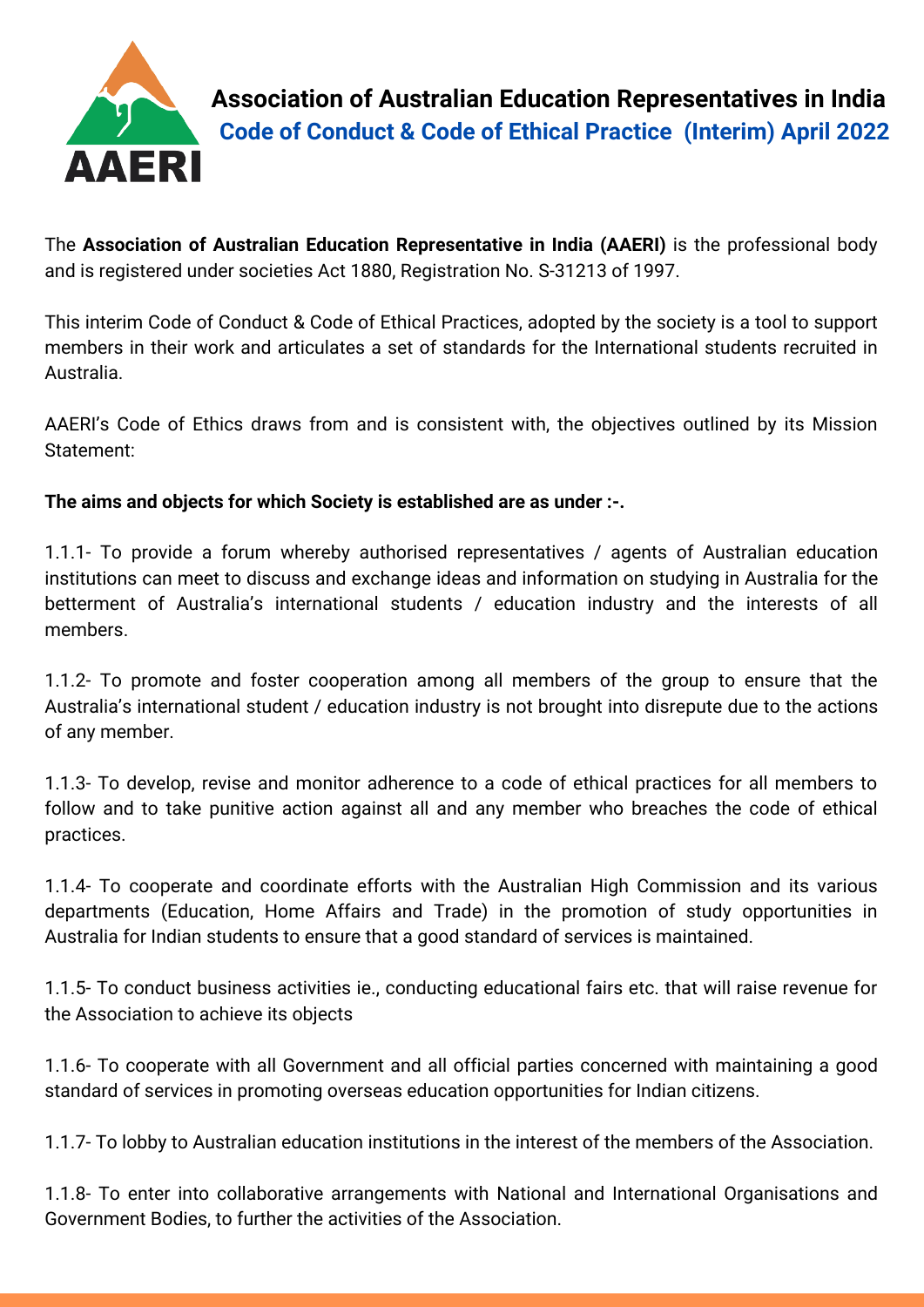All AAERI members and their staff must have a strong working knowledge of the education system in Australia, as well as of the specific institutional clients they serve. They must also update themselves regularly with all relevant legislation, regulations and information.

All AAERI member must provide accurate information to students concerning the requirements of the course they are intending to study, as well as the specific nature of the institution to which a student is being recruited – such as whether study will be at the main university; a branch campus in; or a franchised /partnership campus or a study center.

**The Code of Ethics reflects its members' collective commitment to the principles of professional competence, integrity, professional responsibility, respect for people's rights, dignity and diversity, and social responsibility.**

## **AAERI Members also abide to the following:**

- ESOS Act, 2000
- London Statement, 2012 Ethical Statement and Principles (Annexure 1)
- National Code Part D, Standard 4
- Australian International Education and Training Agent Code of Ethics

AAERI members should strive to "live by the Code", not simply look at it. The subscription to AAERI Code of Ethics by its membership will strengthen the association's identity, in turn further strengthening the effectiveness of the Code. It is anticipated that the Code will be reviewed and updated at regular intervals, in order to continually reflect the identity and values of the membership, the dynamic nature of AAERI, and its relevance in the international education sector.

When ethical values conflict, AAERI members have a responsibility to decide which will take priority. In this process of decision making, the following Ethical Frame work and principles should be incorporated (source - Australian International Education and Training - Agent

#### **Ethical Framework**

- **Integrity** being straightforward and honest in all professional and business dealings;
- Objectivity not allowing professional judgment to be compromised by bias or conflict of interest;
- **Professional** competence and due care maintaining professional knowledge and professional service, and acting diligently;
- **Transparency** declaring conflicts of interest to all clients, especially when service fees are charged to both the education provider and the prospective student.
- **Confidentiality** respecting and preserving the confidentiality of personal information acquired and not releasing such information to third parties without proper authority;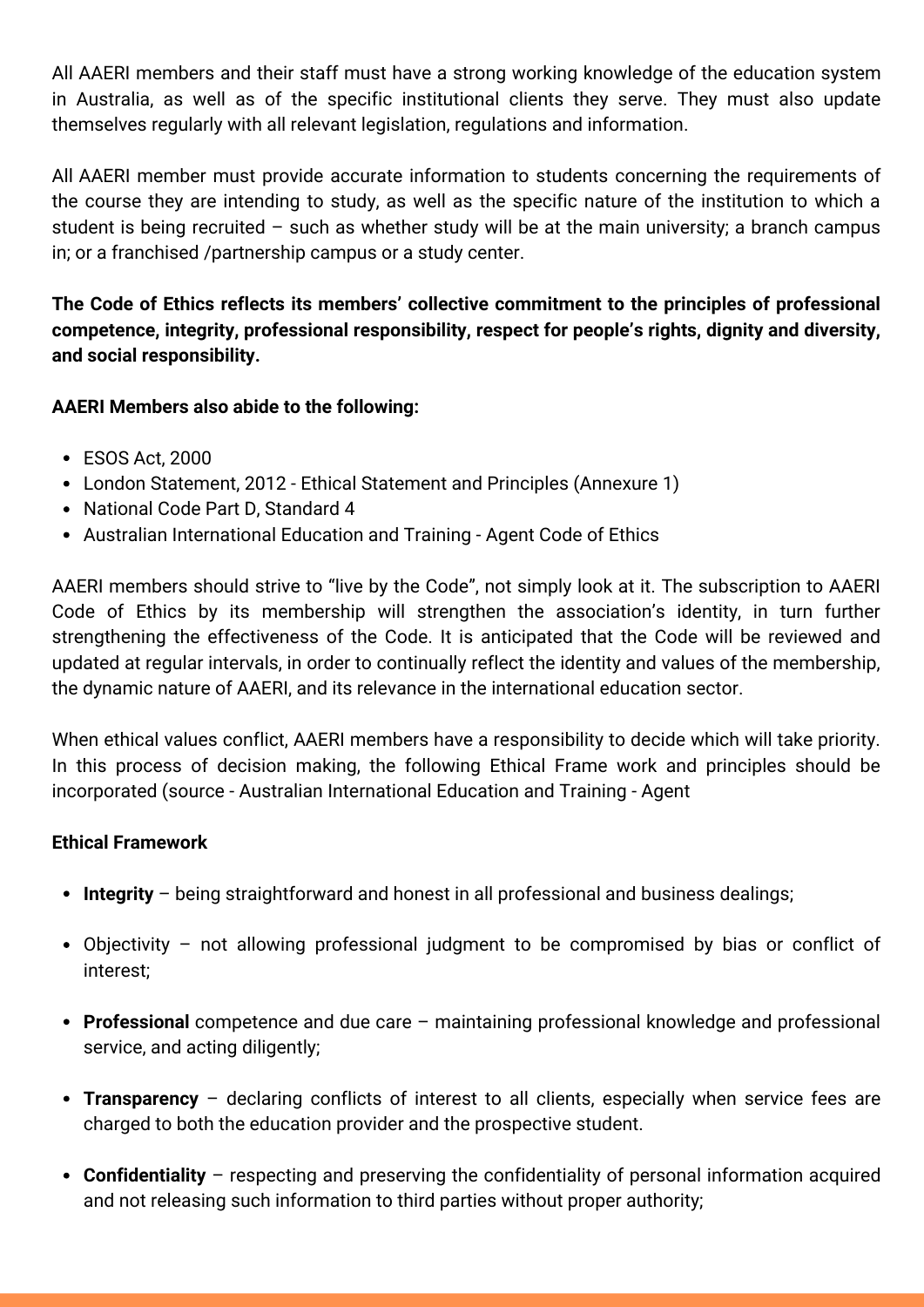•Professional behavior – acting in accordance with relevant laws and regulations and dealing with clients competently, diligently and fairly;

•Professionalism and purpose – acting in a manner that will serve the interests of clients and the wider society even at the expense of self-interest; recognising that dedication to these principles is the means by which the profession can earn the trust and confidence of stakeholder groups (individual clients, the public, business and government).

#### **London Statement 2012, Principles**

- **Principle 1:** AAERI member practise responsible business ethics.
- **Principle 2**: AAERI member provide current, accurate and honest information in an ethical manner.
- **Principle 3:** AAERI member develop transparent business relationships with students and providers through the use of written agreements.
- **Principle 4:** AAERI member protect the interests of minors.
- **Principle 5**: AAERI member current and up-to-date information that enables international students to make informed choices when selecting which agent or consultant to employ.
- **Principle 6:** AAERI member act professionally.
- **Principle 7:** AAERI member work with destination countries and providers to raise ethical standards and best practice.

#### **Conflicts of Interest**

Conflicts of interest may arise when an AAERI member's dealings with an international student result in, or may influence, or be perceived to result in, influence over the member's capacity to work in an impartial manner. When a conflict of interest is foreseeable, or actually occurs, members must identify the conflict of interest, declare it to the relevant authority and take appropriate action (e.g. referral to another party, record keeping, mediation, or follow up).

#### **Compliance & Verification of the applicant and documents**

As a member of AAERI you will:

1. At all times work to uphold the StudyAustralia brand and represent applicants with a genuine intention to undertake study in Australia.

2. Demonstrate due diligence has been undertaken by providingfull supporting evidence with every application at time of lodgement, irrespective of evidence level.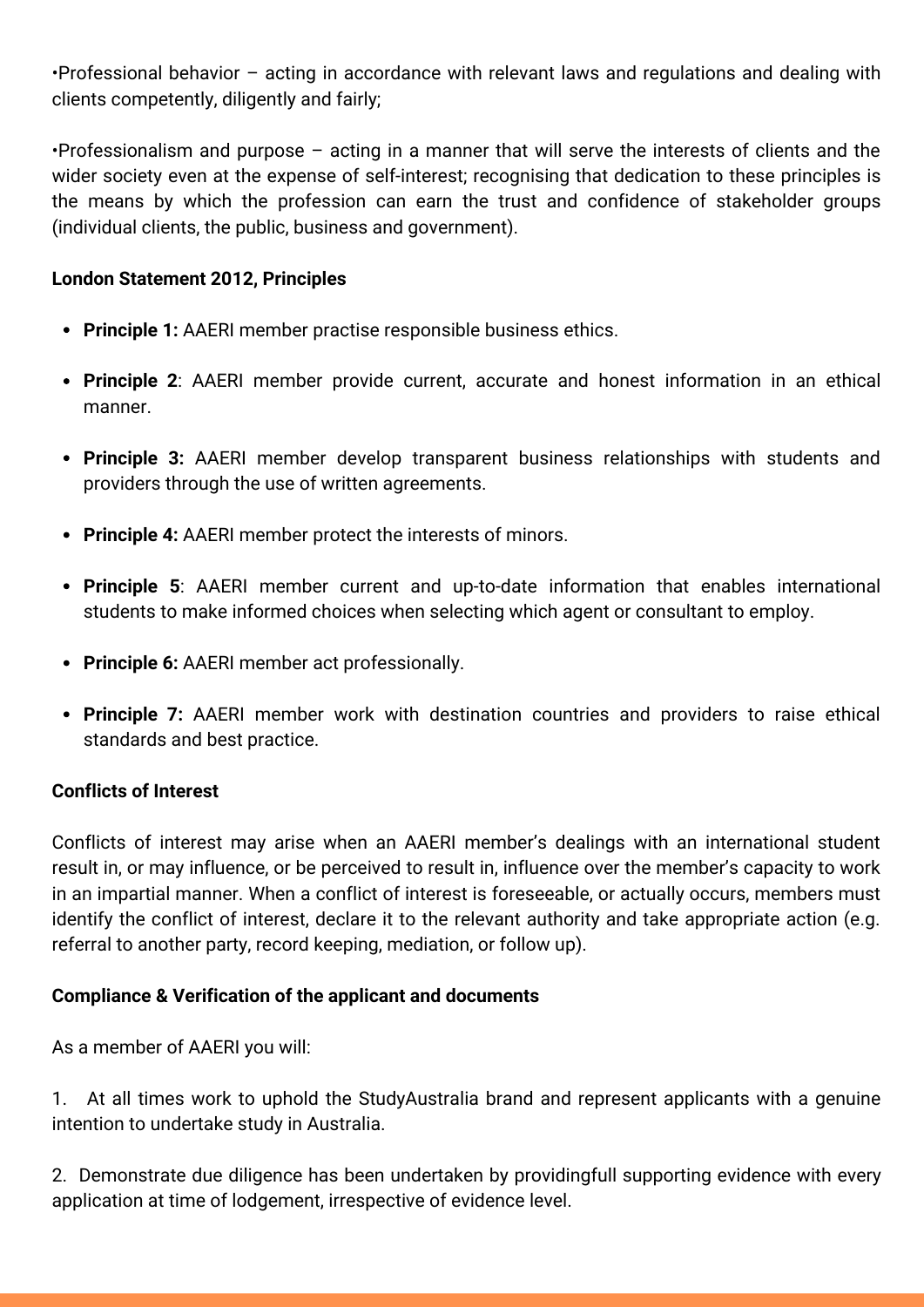3. Not be involved in arranging any finance or funds for the International Student for the purposes of their student visa processing or their study in Australia

4. Avoid providing false or misleading informationin relation to a visa application and correct any such statements where you become aware of them. To that end, you are responsible for ensuring that false or misleading information is not provided as part of visa applications by taking all reasonable steps to verify that supporting documents submitted as part of a visa application are genuine.

5.Disclose as soon as practicable to the Department of Home Affairs via email at *[integrity.newdelhi@dfat.gov.au](mailto:integrity.newdelhi@dfat.gov.au)* where you hold a reasonable suspicion suspect that a document is false or misleading and you have been unable to verify through reasonable measures the genuineness of the document

6. Notify the Department of Home Affairs via email at [integrity.newdelhi@dfat.gov.au](mailto:integrity.newdelhi@dfat.gov.au)where a student approaches you seeking assistance to study in Australia and youhold a reasonable suspicion the applicant is not a genuine student.

7. Not assist a client to obtain a false or misleading document in support of a visa application or misrepresent a client's true circumstances (for example but not limited to: identity, academic history, employment history, financial circumstances, English level).

8. Agree that where false or misleading information has been found to have been provided in an application this information can be shared by Home Affairs to the AAERI visa sub-committee in a manner that does not breach thePrivacy Act 1988.

9. Keep the Immi account always updated with the latest contact details.

#### **Code of Conduct - Sub-agents - Third parties**

1.The Principal agency (AAERI member having head & branch office - owned or franchised) is the one who has a direct contractual relationship with the Australian Education providers & they are listed on the Australian Education provider's website.

2.The Principal agency should interact directly with the potential student, apply for admission, carry out GTE assessment and lodge the appropriate Student visa to the Australian Govt.

3.The Principal agency must lodge all visa applications within one Immi account belonging to the principal agency.

4. The Principal agency consents to AAERI disclosing the Agency's Immi account details to the Department of Home Affairs.

5.AAERI directs that Principal agencies (AAERI member) abide by the clauses in their contract with the Universities and recommends that if the contract allows use of **"sub-agents"**, the list of **"engaged sub-agents"** be declared to the Universities. If the arrangement with the third party is solely of generating leads and the third party may be an education agent or otherwise, the third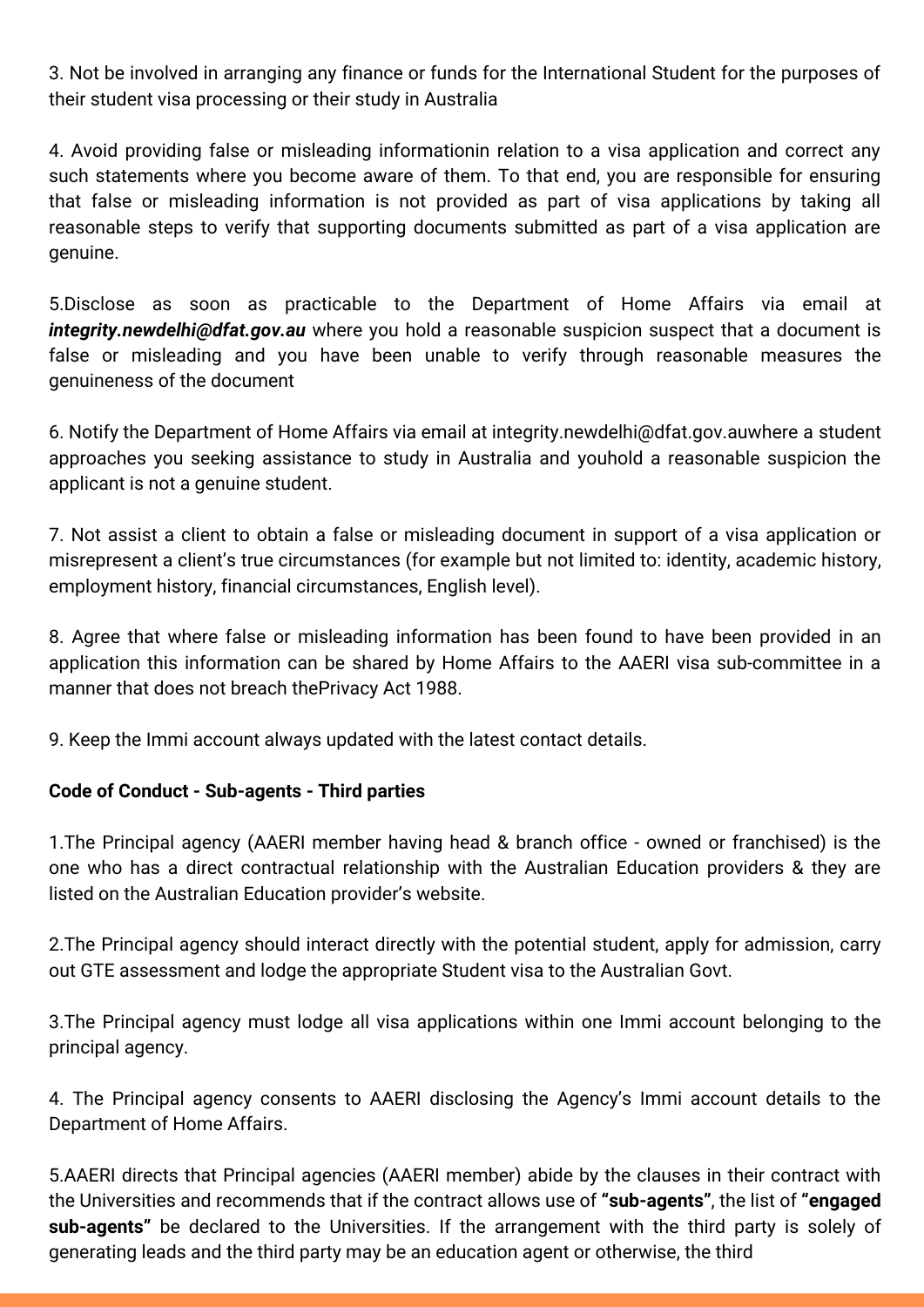must not go beyond making a referral and the full process applications and visa must be handled by the Principal agency. If the third party is handling a part of the process such as lodging the visa, it must be declared to the Universities by the Principal agents and the third party should ideally be listed on the University website.

6. From the leads generated from sub agents, the Principal agency must remain responsible for admissions processing, GTE assessment and lodgement of appropriate student visas. The Principal agents are the agents of the University and that is a responsibility that should not be outsourced.

7. While AAERI understands that the Principal agent details will be entered into PRISMS, and that the visa is lodged only by Principal agent. If the agent differs then it is evident that the GTE checks and other compliance checks carried out by the Principal agent (on behalf of the University) listed as the primary agent in the PRISMS is not valid and violates the code of conduct.

8. In case the AAERI member charges a fee for their services from the student they must have a refund policy which is clear and publicly posted and visible to all students/clients. The schedule of fees must not exceed the maximum limit prescribed by AAERI.

9. TheAAERI member should advertise in an ethical manner and follow the "AAERI Advertising Policy" set by the AAERI

10. The AAERI member must use only authorized material (including logos) from education institutes they represent and with only whom they have concluded a written agreement.

11.The AAERI member must have a counsellor who has completed the PIER certification.

# **AAERI Members agree to the MOA of the association and also these following clauses mentioned in the MOA**

## **CESSATION OF MEMBERSHIP:**

•

Any member of the Association shall cease to be a member of the Association and shall be removed or expelled by the Executive Committee on the following grounds.

- 2.3.1-Failure to meet or abide by any of the rules and regulations of the Association at any time.
- 2.3.2-On his / her being found involved in subversive, communal or any other activity which is against the laws of the land. This includes a police investigation is on for a AAERI member or contracted licensee/franchisee/partner/associate operating and using the brand of the principal agent. The act of contracted licensee/franchisee/partner/associate operating and using the brand of the principal agent is considered an act by the principle agent. For example: if there is a police action against the franchisee of a principle agent pertaining to the line of the business, the principle agent will also be suspended from the membership immediately till the police completes the investigation and issues a confirmation clearing the agency.